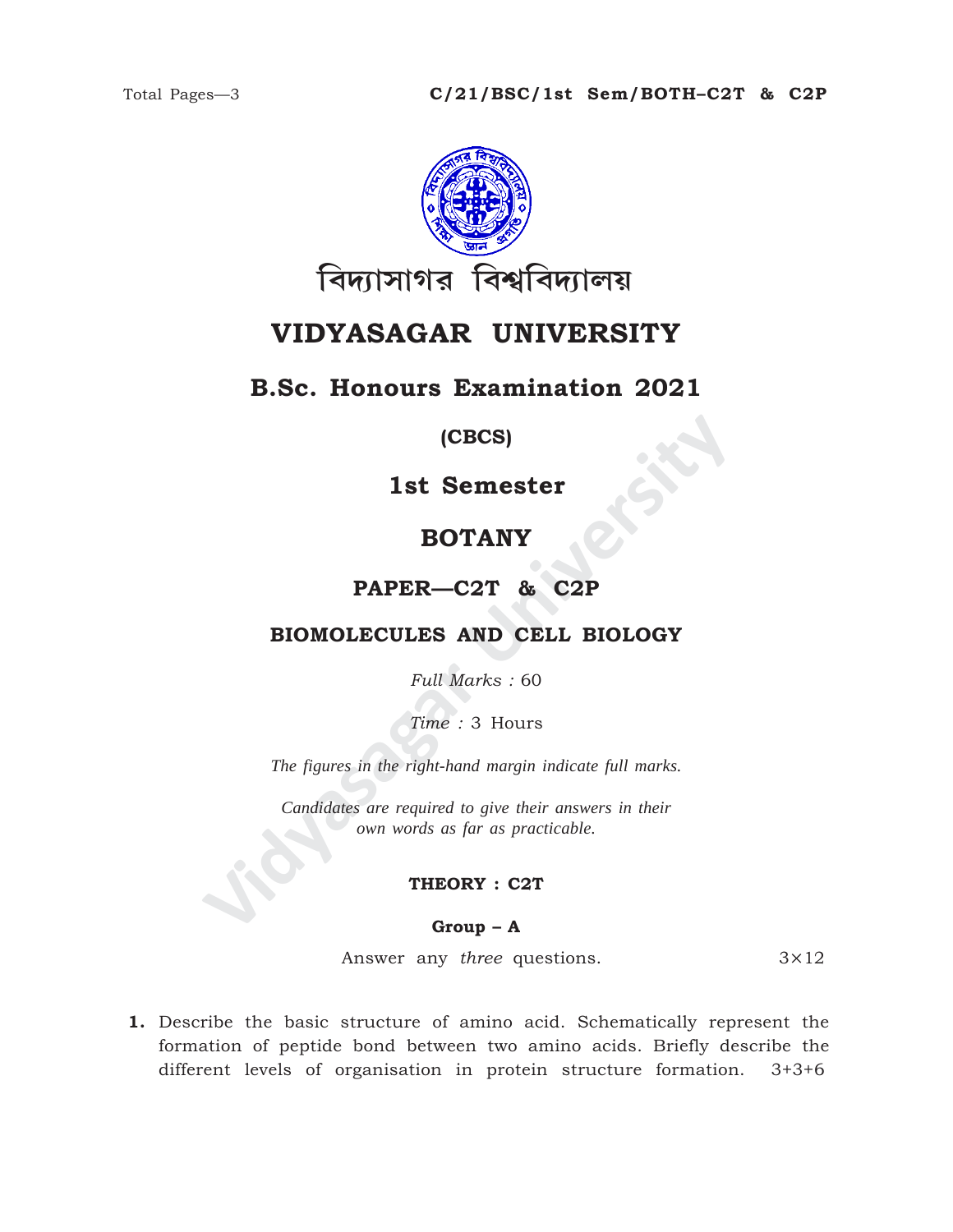- **2.** Describe the structure of chloroplast and mention its functions. State the function of nucleolus.  $6+4+2$
- **3.** Describe in detail the prophase-I of meiosis. Compare mitosis with meiosis. Mention the importance of meiosis. 6+4+2
- **4.** Give an account of the structure of plasma membrane in the light of fluid mosaic model. Write the functions of plant cell wall. 8+4
- **Solution** is the transformal of DNA and their major differences. Whereas is the by cofactors and coenzymes?<br> **Case are fats**? Classify the lipids giving examples of each. Dependent and unsaturated fatty acids.<br> **Group B 5.** What is purine ? Mention the major N-bases of pyrimidines found in plants. Mention different forms of DNA and their major differences. What do you mean by cofactors and coenzymes ? 2+2+6+2
- **6.** What are fats ? Classify the lipids giving examples of each. Differentiate between saturated and unsaturated fatty acids. 2+6+4

### **Group – B**

Answer any *two* questions. 2×2

- **7.** Write the role of microtubles.
- **8.** What do you mean by Gibb's free energy ?
- **9.** What do you mean by facilitated transport ?
- **10.** What are buffers ? Name one buffer solution.

#### **PRACTICAL : C2P**

Answer any *one* question. 1×20

**1.** Write down qualitative tests for protein and lipid (three tests for each group of biomolecules). Mention the confirmatory tests for reducing and nonreducing sugar. 15+5